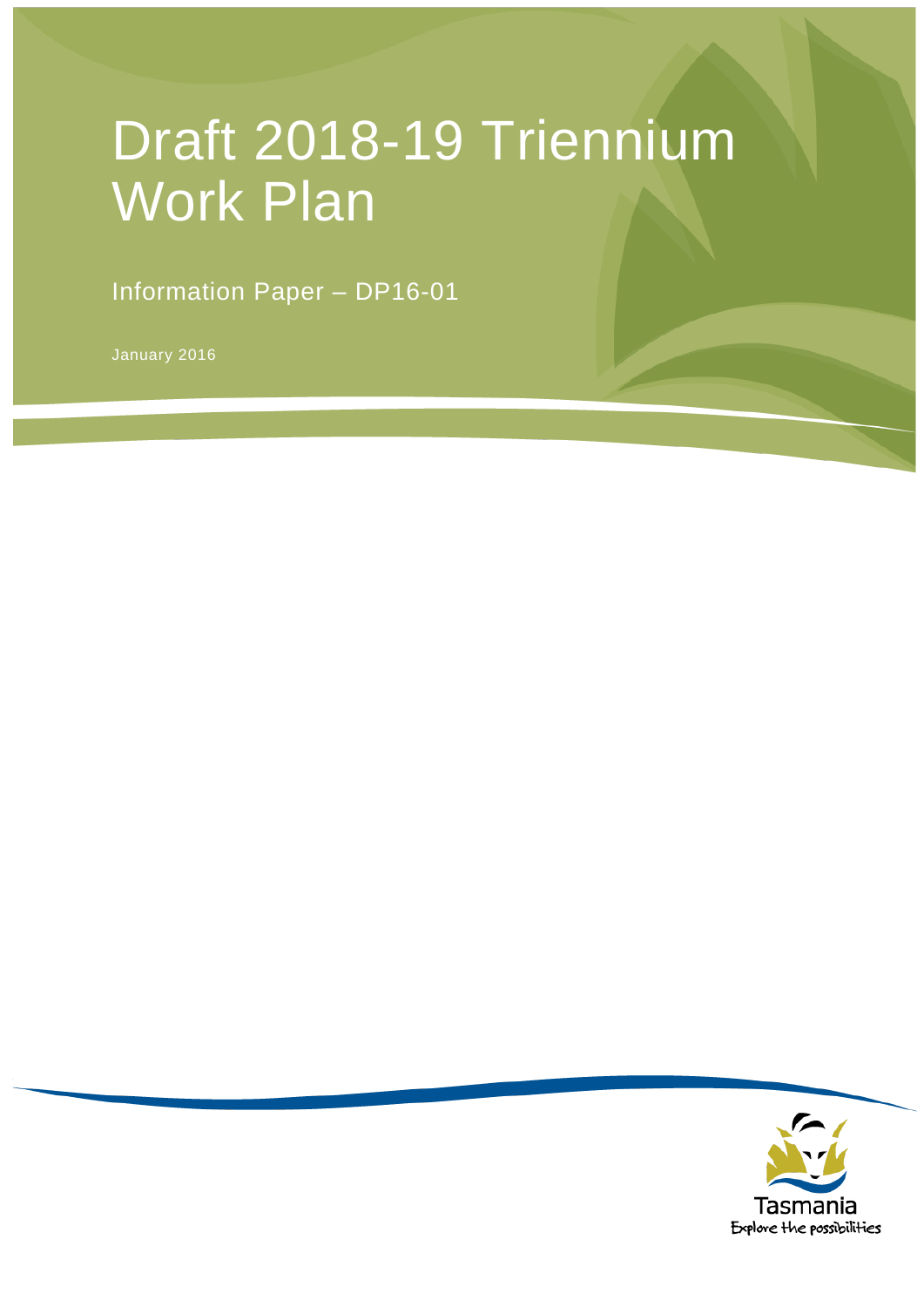## Review Background

The State Grants Commission is an independent statutory body responsible for recommending the distribution of Australian Government and State Government funds to Tasmanian local government authorities. To ensure that the distribution of available funds is as equitable and contemporary as possible, the Commission continually monitors council practices and updates assessment methods and data where appropriate.

To provide some structure to updating the distribution methods of the Australian Government Financial Assistance Grants (FAGs), the Commission operates a triennial review policy whereby major method changes are introduced only every three years, with data updates and minor changes applied every year.

| <b>Distribution</b> | Action                        |
|---------------------|-------------------------------|
| $2015 - 16$         | Method Changes + Data Updates |
| $2016 - 17$         | Data Updates                  |
| $2017 - 18$         | Data Updates                  |
| 2018-19             | Method Changes + Data Updates |
|                     |                               |

#### **Overview of Triennial Review Period (FAGs)**

As this is the start of the next Triennium, the 2016 Hearing and Visits discussions will be an open discussion on matters of council interest. The 2016 Hearings and Visits represent an opportunity for councils to raise issues of interest to councils with the Commission and potentially influence the Commission's 2018-19 Triennium Work Plan. Suggestions of matters councils may wish to raise or discuss with the Commission at the 2016 Hearings and Visits include, but are not limited to:

- the council's strategic direction;
- any major issues or matters that the council is expecting to face over the next 3-5 years;
- any issues relating to the Australian Government/Local Government funding arrangements; or
- the Commission's Draft 2018-19 Triennium Work Plan and priorities.

Following is the Commission's draft 2018-19 Triennium Work Plan. The Work Plan is currently a draft work plan and may change depending on what additional or alternative matters/issues or cases for changes to priorities are received from councils as part of the 2016 Hearings and Visits.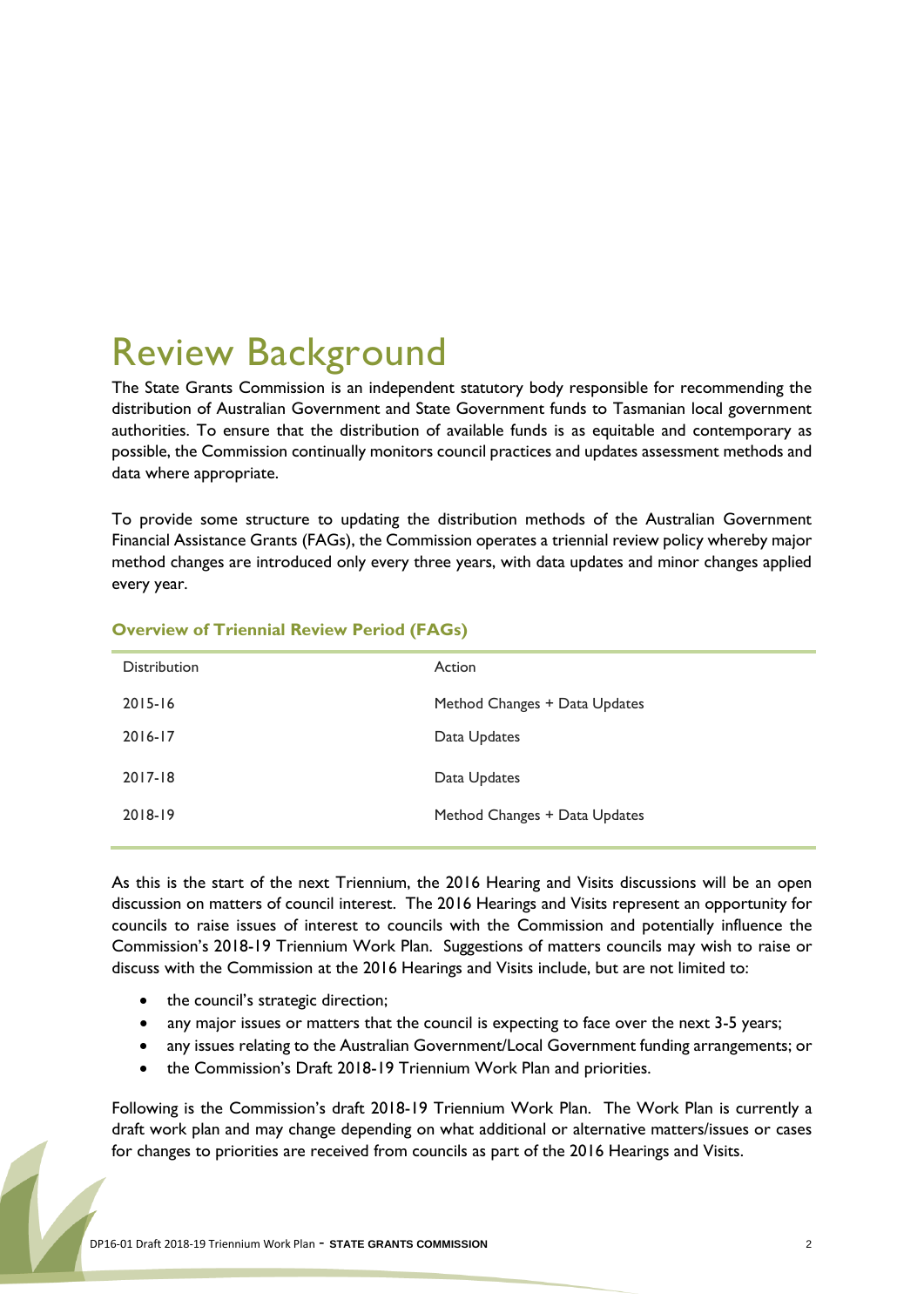## **2016 Councils Hearings and Visits expected focus:**

| <b>TRIENNIUM</b><br><b>YEAR I</b>     | <b>Why</b>                                                                                                                                                                                                                                                                                                                                                                                                                                                                                                                                                                                                                                          |
|---------------------------------------|-----------------------------------------------------------------------------------------------------------------------------------------------------------------------------------------------------------------------------------------------------------------------------------------------------------------------------------------------------------------------------------------------------------------------------------------------------------------------------------------------------------------------------------------------------------------------------------------------------------------------------------------------------|
| 2016 Feedback Survey                  | The External Feedback Survey is conducted every 3 years. The 2016 Survey was issued to councils on<br>19 November 2015, with responses due by 24 December 2015. Feedback Survey Discussions at the<br>Hearings and Visits will be depend on the nature of feedback and issues received.                                                                                                                                                                                                                                                                                                                                                             |
| Draft 2018-19 Triennium<br>Program    | The Draft 2018-19 Triennium Work Plan outlines what aspects of the Commission's methodology the<br>Commission is expecting to review during the 2018-19 Triennium. The 2016 Hearings and Visits<br>represent an opportunity for councils to raise issues of interest to councils with the Commission and<br>potentially influence the Commission's 2018-19 Triennium Work Plan. The draft work plan may change<br>depending on what additional or alternative matters/issues or cases for changes to priorities are<br>received from councils as part of the 2016 Hearings and Visits.                                                              |
| Regional Methodology<br>Presentations | In response to several requests for training in the Commission's methodology, and how data from<br>councils is used by the Commission, Regional Presentations on the State Grants Commission<br>Methodology are being conducted in conjunction with the 2016 Regional Hearings.                                                                                                                                                                                                                                                                                                                                                                     |
|                                       | These sessions will be open for all interested council staff in each region to attend and are expected to<br>run for 60-90 minutes.                                                                                                                                                                                                                                                                                                                                                                                                                                                                                                                 |
|                                       | The Commission has recently published additional information on its website to increase awareness<br>and transparency of its processes and methodologies. One new publication is the State Grants<br>Commission Financial Assistance Distribution Methodology paper which is available under Publications on the<br>Commission's website at http://www.treasury.tas.gov.au/domino/dtf/dtf.nsf/v-stategrants/home. This<br>paper provides a detailed explanation of the Commission's Base Grant Model and Road Preservation<br>Model and will be a good supplement to the 2016 Regional training sessions and future reference for<br>council staff. |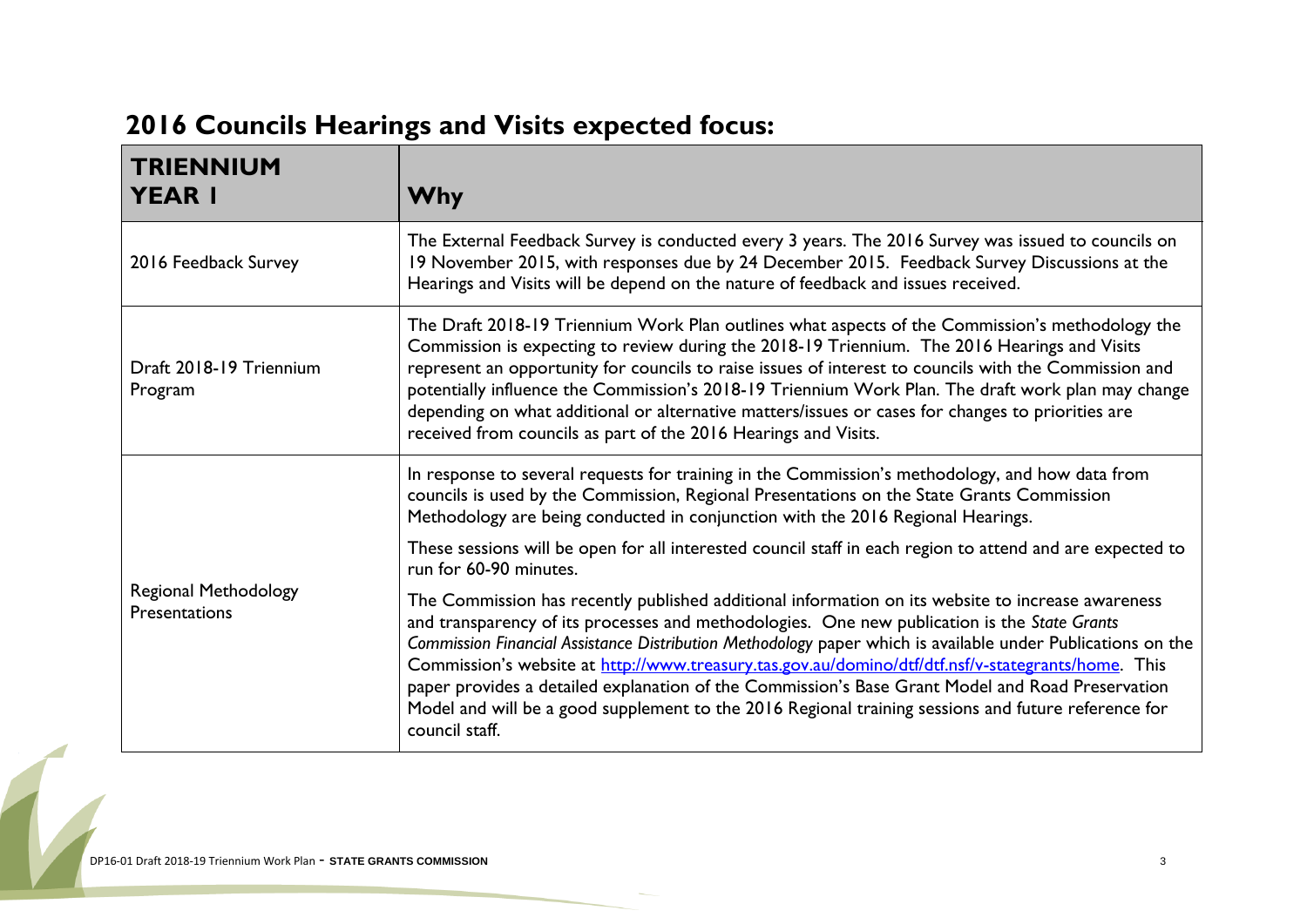#### **TRIENNIUM YEAR 2 Why** Road Preservation Model (RPM) Review The RPM is intended to be reviewed to determine if any refinements or adjustments need to occur to any aspects of the RPM. This may include, but is not limited to: • a review of the RPM cost adjustors, including the cost adjustor range factors; a review of the current urbanisation allowances; an investigation into whether the change in bridge construction methods(away from timber bridges) impacts on the Commission's current bridge and culvert life cycle costing assumptions; an investigation of whether rainfall intensity/concentration affects road network life cycle costs; and an investigation into the extent to which cross terrain issues (such as retaining walls & landslip areas) and accessibility of road networks impact on road network life cycle costs. Consultancy advice is expected to be sourced in the undertaking of these tasks. Climate Change With flooding now making some land areas unsuitable for development, and other councils needing to incur significant expense on the installation and maintenance of sandbanks, levees and other structures to stabilise areas or prevent/reduce erosion or damage, the Commission plans to investigate the existence of suitable measures that could help recognise municipal climate change relativities. This may include an assessment of rainfall intensity across a number of different measurement centres in a municipality compared to one central average, heavy precipitation data or similar extreme weather data measures. Regional Responsibility The Commission has undertaken to revisit the topic of Regional Responsibility. This revisit may include, but is not limited to, consideration of the following: comparison of approaches used by other local government grants commissions; a review of the current approach used by the Commission; and a review of the Commission's current Regional Responsibility Cost Adjustor weightings. Issues raised by councils in 2016 Hearings and Visits Depending on results from the 2016 Hearings and Visits, report on any research undertaken in relation to additional issues raised by councils in the 2016 Hearings and Visits and, depending on the topic and availability of suitable data, respond with draft position/discussion papers as appropriate.

### **2017 Councils Hearings and Visits expected focus:**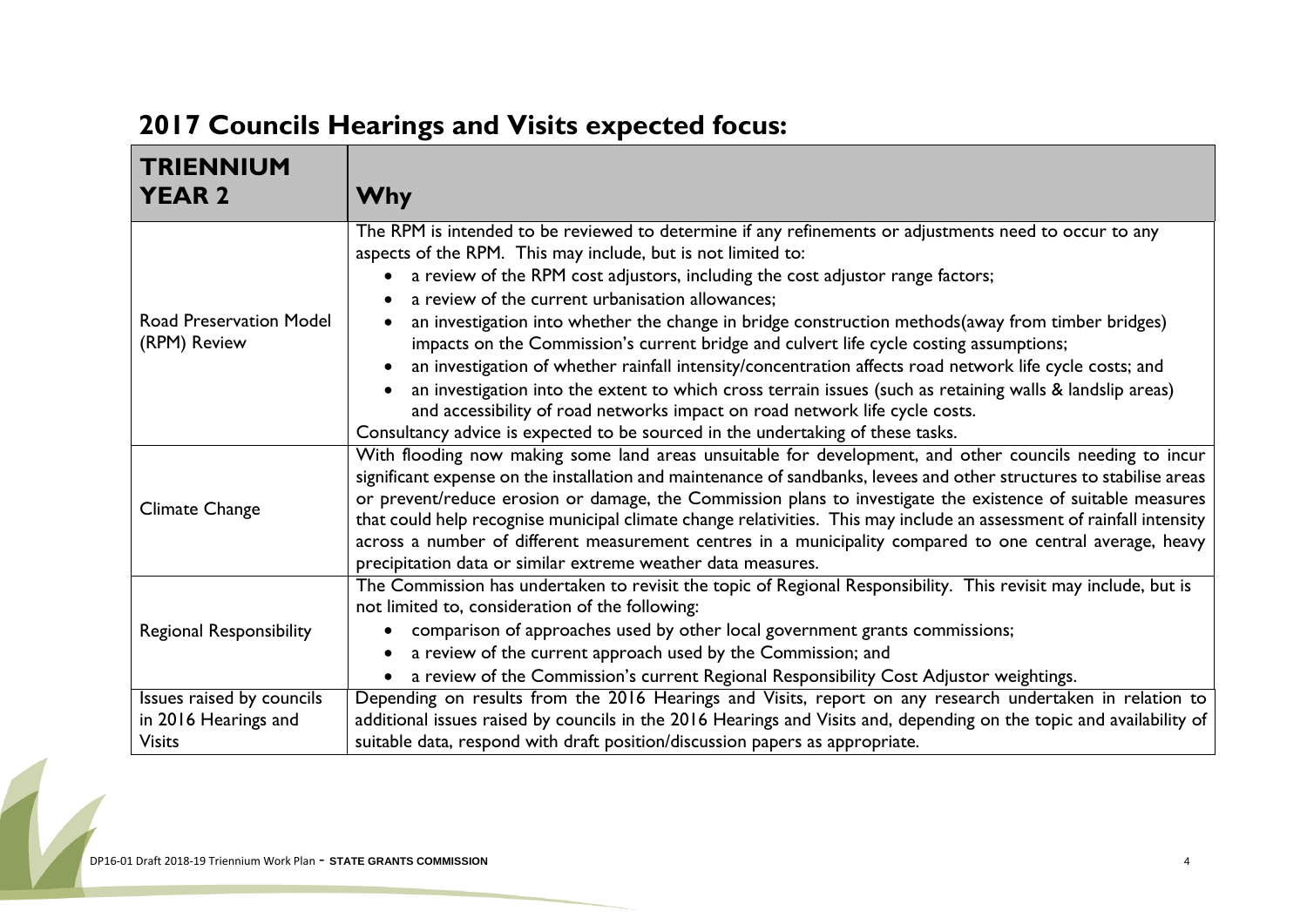## **2018 Councils Hearings and Visits expected focus:**

| <b>TRIENNIUM</b><br><b>YEAR 3</b>                        | Why                                                                                                                                                                                                                                                                                                                                                                                                                                                                                                                                                                                                                                                                                                                                                                                                              |
|----------------------------------------------------------|------------------------------------------------------------------------------------------------------------------------------------------------------------------------------------------------------------------------------------------------------------------------------------------------------------------------------------------------------------------------------------------------------------------------------------------------------------------------------------------------------------------------------------------------------------------------------------------------------------------------------------------------------------------------------------------------------------------------------------------------------------------------------------------------------------------|
| RPM discussion paper                                     | Report on options/proposed solutions to be made to the RPM following the 2017-18 investigations and<br>review of the RPM. This may include decisions relating, but not limited to:<br>a review of the RPM cost adjustors, including the cost adjustor range factors;<br>a review of the current urbanisation allowances;<br>the investigation into whether the change in bridge construction methods (away from timber<br>bridges) impacts on the Commission's current bridge and culvert life cycle costing assumptions;<br>the investigation into how rainfall intensity/concentration affects road network life cycle costs; and<br>the investigation into the cross terrain issues (such as retaining walls & landslip areas) and<br>accessibility of road networks impact on road network life cycle costs. |
| <b>Climate Change</b>                                    | Following the research undertaken in 2017, report on options available, and make recommendations<br>relating to, suitable measures to recognise municipal climate change relativities and their possible future<br>inclusion in the Commission's methodologies.                                                                                                                                                                                                                                                                                                                                                                                                                                                                                                                                                  |
| <b>Regional Responsibility</b>                           | Following the Regional Responsibility revisit, report back on whether the Commission's current<br>methodology/cost adjustor requires modification, and if so, how and when any such modification is to be<br>implemented/take effect.                                                                                                                                                                                                                                                                                                                                                                                                                                                                                                                                                                            |
| Issues raised by councils in<br>2016 Hearings and Visits | Depending on results from the 2016 Hearings and Visits, report results of any research undertaken in<br>relation to additional issues raised by councils in the 2016 Hearings and Visits and, depending on the topic<br>and availability of suitable data, respond with Decision/Options papers as appropriate.                                                                                                                                                                                                                                                                                                                                                                                                                                                                                                  |